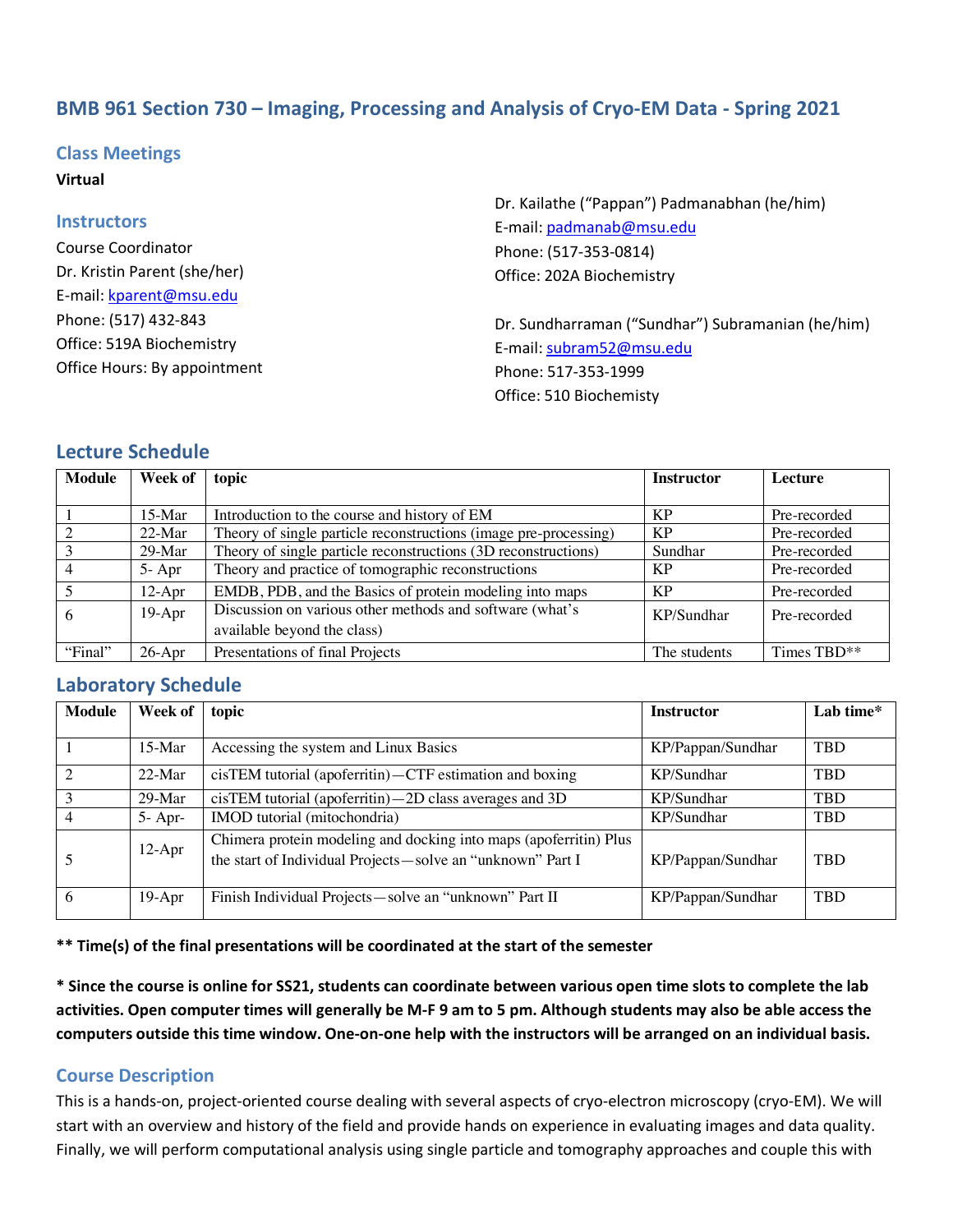protein structure docking and modeling. We will go through some of the most commonly used graphics software packages for visualizing and manipulating macromolecule structures. Then we will look at the databases of threedimensional structures of proteins which are determined by cryo-EM and how one can assess the quality of these structures. Then we will cover the various methods for protein structure prediction such as homology modeling, fold recognition, and flexible fitting. We will be using modern high throughput computational tools which are available online and other programs which are installed on our workstations and our RTSF Cryo-EM facility computational suite. Lectures will cover the theory and demonstrate the methods used; lab hours will provide hands-on experience.

# **Inclusion in BMB 961**

It is our intention that this class is a safe and productive learning environment for every person. However, we recognize that inclusion is a complex issue and we still have much to learn about and from the diverse backgrounds and perspectives of students. If actions of the instructional team or other students make you feel uncomfortable, please let us know and we will do our best to correct the situation. If you do not feel comfortable discussing this directly, you can reach us through your academic advisor, another student, or another avenue that is more comfortable.

# **Grades**

Your grade in BMB 961 is based on a Pass/Fail final option. The following components shows the composition of the course and what you must achieve to guarantee a passing grade.

| <b>Assessment Type</b> | %     | <b>Notes</b>                                   |  |
|------------------------|-------|------------------------------------------------|--|
| Completion of Lab      | (50%) | It is mandatory to complete ALL labs in the    |  |
| Assignments            |       | course in order to earn a Pass                 |  |
| Homework               | (20%) | Due weekly                                     |  |
| Presentation           | (30%) | Final week of the course, counts as final exam |  |

- A Pass for a graduate course is a 3.0 (*i.e* earning >80% of the points in this course).
- A Pass for an undergraduate course is a 2.0 (*i.e* earning >70% of the points in this course).

# **Required Course Materials –**

**1. Textbook :** There is *no* texbook assigned for this course. I will make online resources available and suggest books for those who wish for additional content. However we will not use these directly in the course. We will supply PDF instructions for laboratory assignments and homework.

**2. Computational Access :** Students will need to be able to access the computers designated for the course remotely.

# **3. D2L and Email**

We will make announcements by D2L e-mail. Course materials including study aids and grades will be posted on D2L. Questions regarding grades, course mechanics, or of a personal nature should be sent by e-mail directly to Dr. Parent from your MSU email account (other email accounts may be marked as spam). You can expect responses to email communication within 2 business days.

# **Assessments**

# **1. Completion of Lab Assignments and Weekly Homework:**

• Each week there will be a series of laboratory exercises that you can complete on your own time. These activities are meant to be independently completed, although you can schedule time with an Instructor to help guide you through steps that need troubleshooting, or for discussion regarding the outcome of the experiment.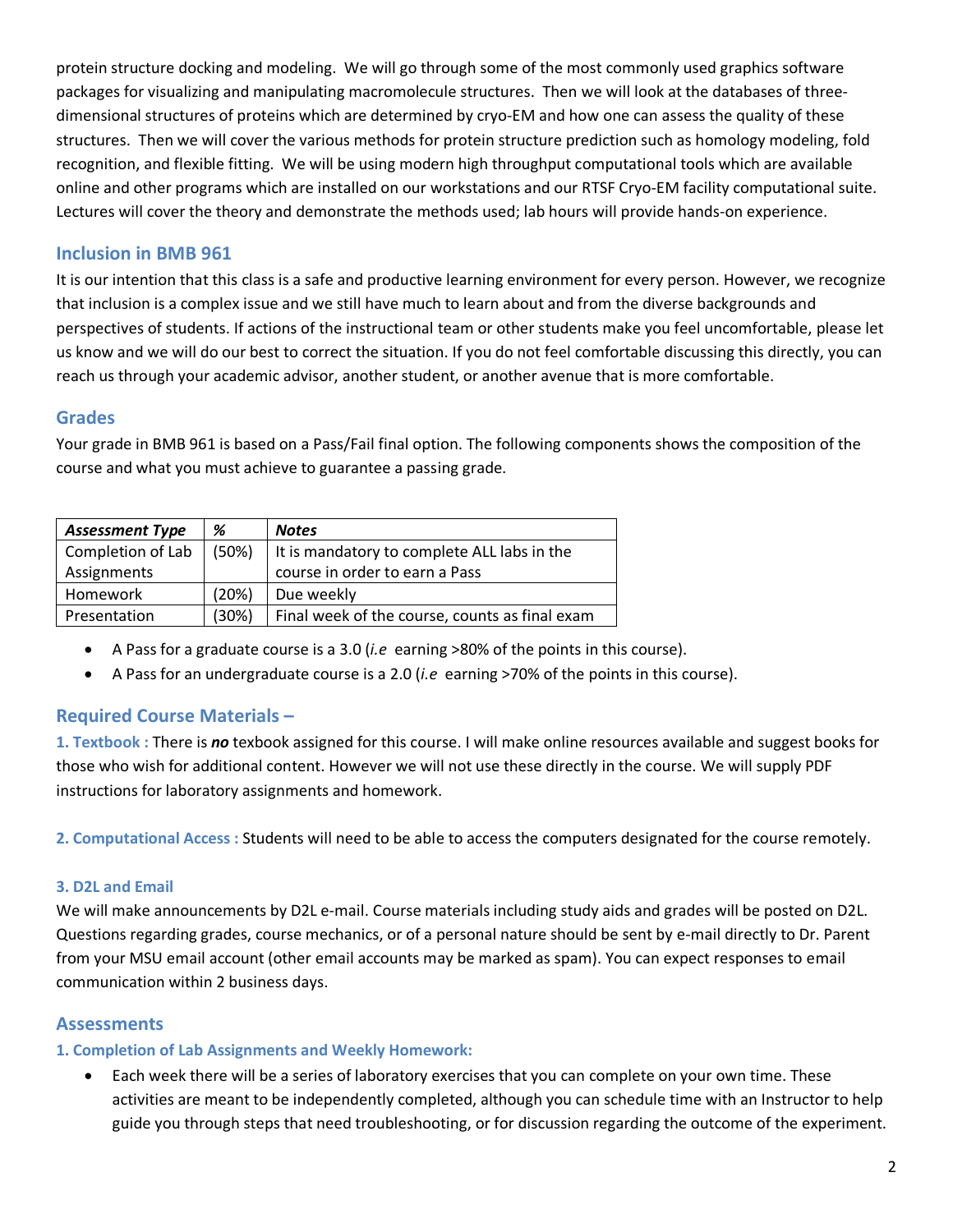- At the end of each Laboratory assignment, there will be a checklist of items required for completion of the activity. The products of each computational activity will be saved to your individual computational workspaces. Assessment of these items will be done in two ways: you will email a screenshot of the final product to Dr. Parent (kparent@msu.edu) for evaluation. Additionally, we will log into your workspace and evaluate individual files as needed.
- All laboratory work must be completed by 5 pm of the Friday of each week in order to be considered completed "on time".
- There will be a short series of questions (5-10 per assignment) related to each weekly laboratory activity and lecture topic posted in D2L. This will be completed independently from each student as the "homework" for that week. Homework is due by 5 pm each Friday in order to be accepted as completed "on time".

## **2. Presentation of Individual Project (30%):**

- Each student will pick an "unknown" data set for an individual project. If students are using cryo-EM as part of their research, this can be their own data. If not, we will supply data sets for use. This could be *EITHER* a project on single particle reconstruction methods, *OR* tomographic reconstruction methods. Students will have two weeks to complete the reconstruction and are welcome to meet with the instructors during this time to help with assessing progress, troubleshooting, and answering questions.
- Each student will prepare and give a 10 minute presentation (via Zoom) to the class using power point, or other to present their independent project.

## **3. Extra credit**

• There is no extra credit for this course.

## **Attendance and Absences**

Given this course is online and the laboratory assignments can be completed at any time, we will not allow any excused absences. All laboratory work must be completed by 5 pm of the Friday of each week in order to be considered completed "on time".

If you unexpectedly miss a laboratory due to extenuating circumstances, you *must* contact Dr. Parent. It is your responsibility to provide adequate documentation of the extenuating circumstance. You may or may not be eligible for a makeup assignment at the discretion of the instructional team. Make-up assignments are administered at the instructor's convenience.

# **Academic Integrity/Cheating Policy**

According to the MSU policy on the integrity of scholarship and grades, "The principles of truth and honesty are fundamental to the educational process and the academic integrity of the University". Every student should be familiar with this policy (https://www.msu.edu/unit/ombud/academic-integrity/index.html). All students have a right to expect fair and honest evaluation of their work. Cheating undermines this expectation and will not be tolerated. Any student found by the instructors to be cheating will receive a failing grade for the exam or other graded work and be reported to the Dean. The instructors may, at their discretion, decide to give a failing grade for the course in severe, repeat, or egregious cases of academic dishonesty. Please hold yourself, and your classmates, to the highest ethical standards in this regard!

# **Accommodations for Persons with Disabilities**

Michigan State University is committed to providing equal opportunity for participation in all programs, services and activities. Requests for accommodations by persons with disabilities may be made by contacting the Resource Center for Persons with Disabilities at 517-884-RCPD or on the web at www.rcpd.msu.edu. Once your eligibility for an